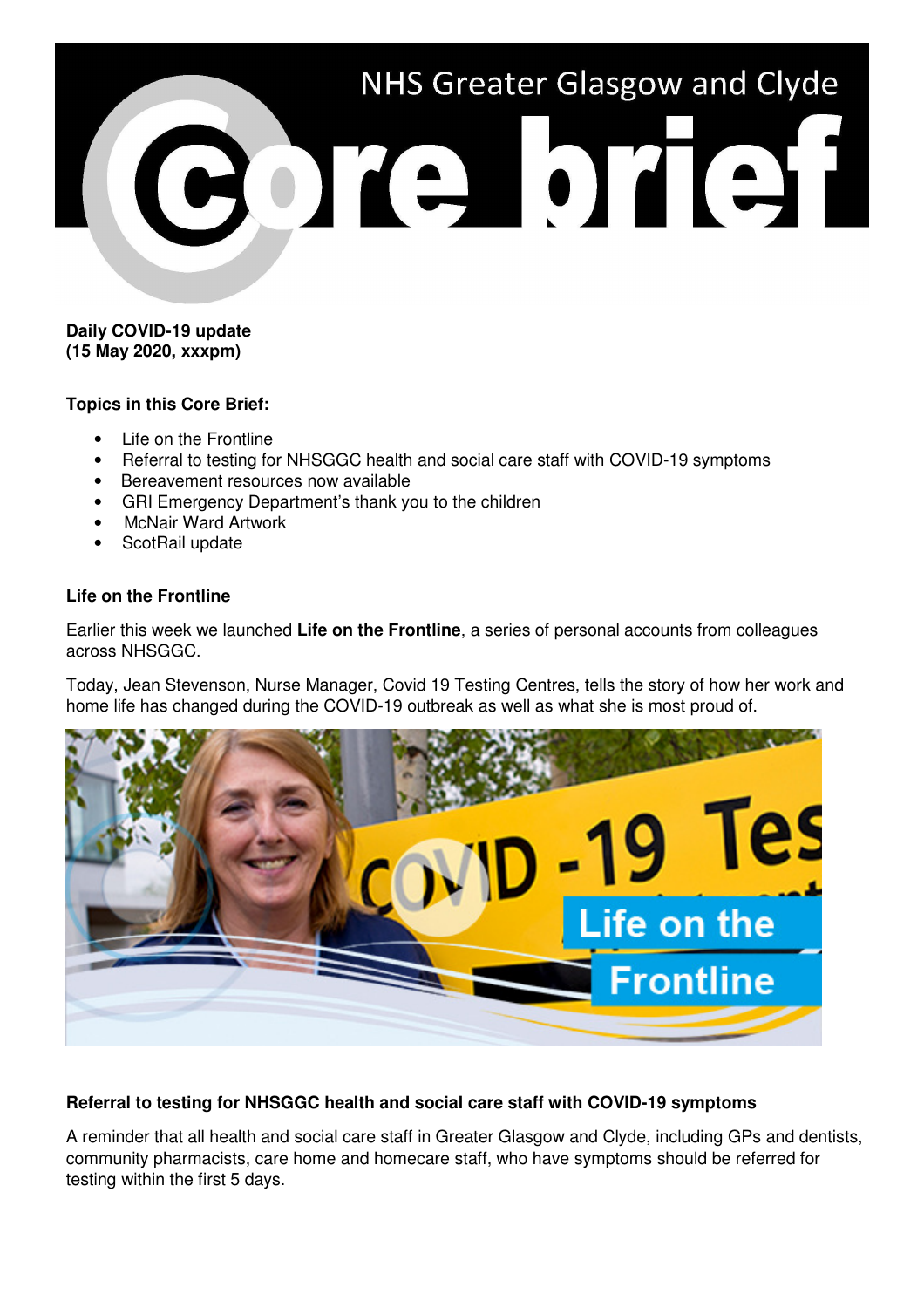The Staff Testing Referral Form can be used for both line manager referral and staff self-referral for themselves or their symptomatic household contact. It should be agreed between the member of staff and the line manager who will complete the referral to ensure that it is submitted and that the member of staff/household contacted is tested.

#### **Bereavement resources now available**

We are pleased to let you know that we now have two new Bereavement resources in stock.

Scottish Government has updated the Bereavement booklet & card wallet 'When Someone Has Died – information for you'

The COVID-19 pandemic has required changes to be made to the normal process of registering a death in Scotland. To explain these changes we have produced a flyer 'Registering a death in Glasgow & Clyde during the COVID-19 pandemic'



We are arranging an initial distribution of these resources to the Palliative Care Team, key areas across Acute settings and Hospices within NHSGGC, all delivered directly from our new Central Stores at Dava Street, Govan.

To request a print supply of these and other COVID-19 resources please register on the Public Health Resource Directory (PHRD) and place your order.

The NHSGGC flyer has also been translated into seven community languages: Arabic, Farsi, Urdu, Mandarin, Polish, Romanian, Slovak and these are available to download here.

If you have any queries around this please contact: Information Management Team, Public Health: perl@ggc.scot.nhs.uk

# **GRI Emergency Department's thank you to the children**

The children of those working at GRI's Emergency Department have received a very special thank you letter.

In the letter, they thank the children for sharing their parents at this difficult time and stress how important their job is in making sure we can all get back to normal. The letter also recognises how the children may be feeling about the changes going on around them and lets them know what they can do to help keep themselves safe and support their families.

The response to the letters from both the children and staff has been overwhelmingly positive and has helped highlight the valuable contribution being made by each individual.

# **McNair Ward Artwork**

Staff and patients at Gartnavel Royal Hospital have been using their amazing creativity to connect with the outdoors during the lockdown restrictions.